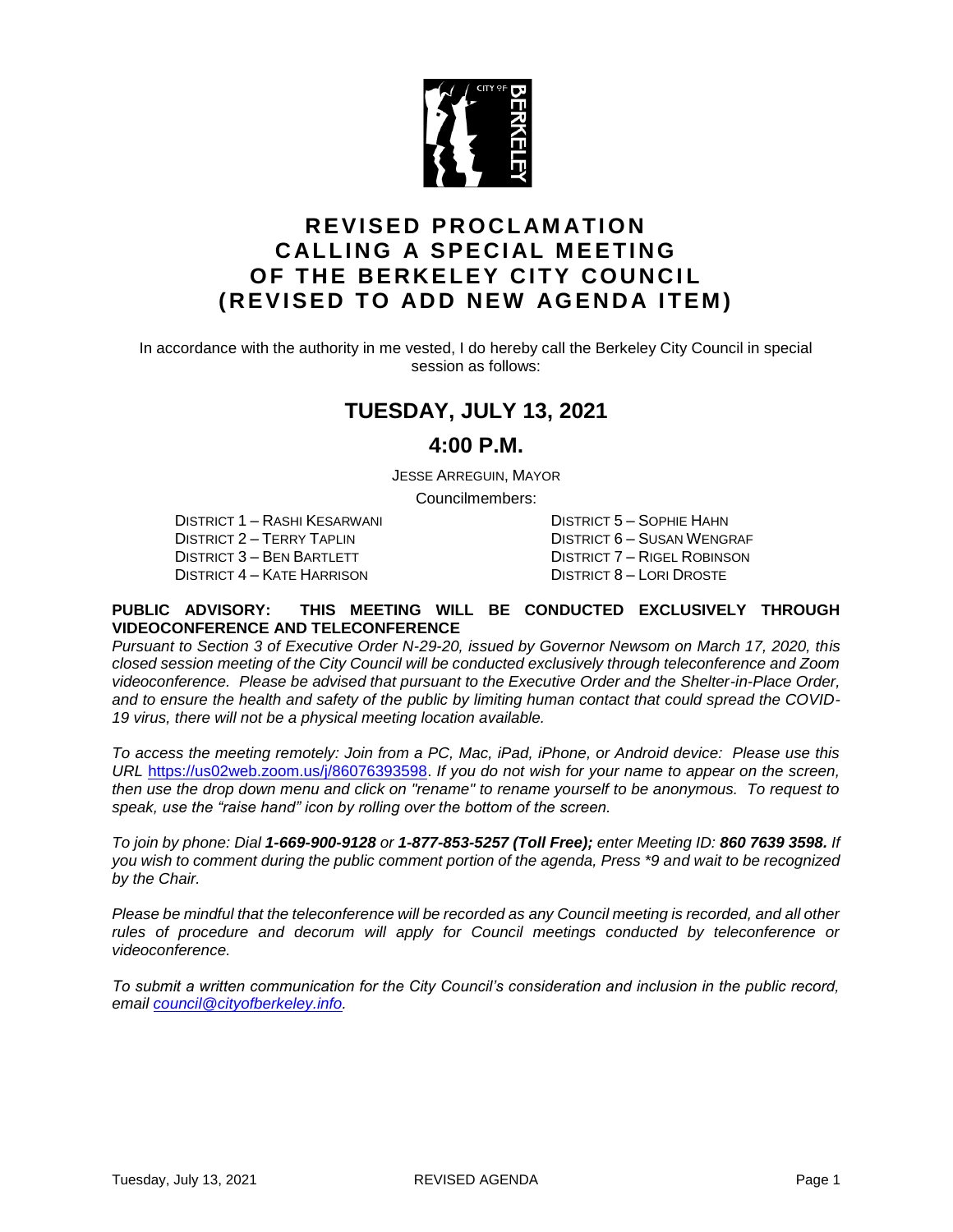### **Preliminary Matters**

**Roll Call**

**Public Comment - Limited to items on this agenda only**

### **CLOSED SESSION:**

The City Council will convene in closed session to meet concerning the following:

- **1. CONFERENCE WITH LEGAL COUNSEL – PENDING LITIGATION PURSUANT TO GOVERNMENT CODE SECTIONS 54956.9(a) AND 54956.9(d)(1):**
	- a. City of Berkeley v. Regents of the University of California, Alameda Superior Court Case No. RG19023058
	- b. Save Berkeley's Neighborhoods, et al. v. The Regents of the University of California, et al., Alameda Superior Court, Case No. RG19006256

#### **2. CONFERENCE WITH LEGAL COUNSEL – ANTICIPATED LITIGATION PURSUANT TO GOVERNMENT CODE SECTIONS 54956.9(c) and 54956 (d)(4):**

Initiation of litigation – one case

The City Council will consider whether to initiate a lawsuit against the Regents of the University of California related to the Long Range Development Plan for the Berkeley Campus and related actions.

# **OPEN SESSION:**

Public Reports of actions taken pursuant to Government Code section 54957.1.

## **Adjournment**

I hereby request that the City Clerk of the City of Berkeley cause personal notice to be given to each member of the Berkeley City Council on the time and place of said meeting, forthwith.

> IN WITNESS WHEREOF, I have hereunto set my hand and caused the official seal of the City of Berkeley to be affixed on this 9th day of July, 2021.

Lesse Arregin

Jesse Arreguin, Mayor